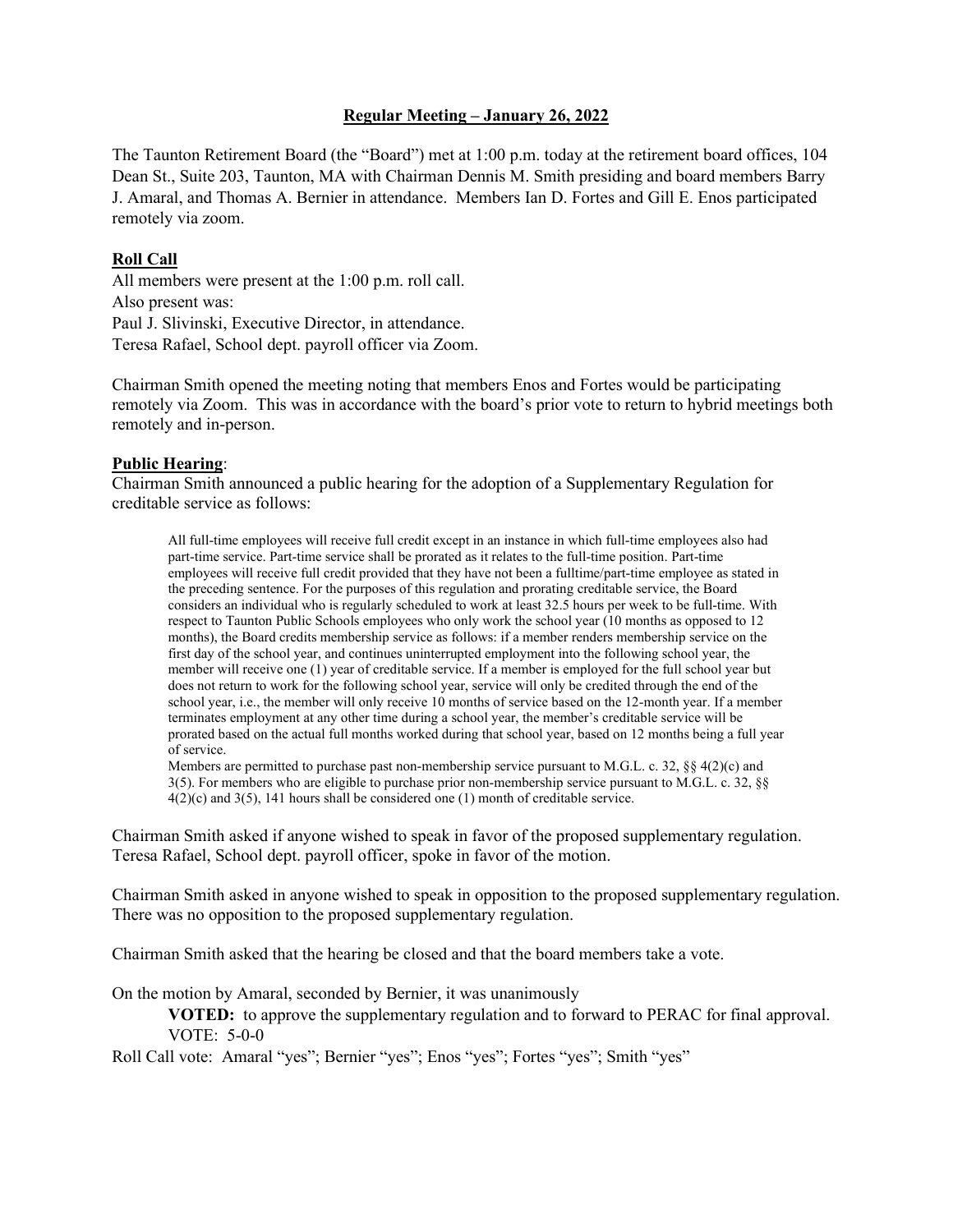### **REGULAR BUSINESS:**

**Minutes** – from the December 22, 2021 regular meeting and December 29, 2021 special meeting. On the motion by Bernier, seconded by Amaral, it was unanimously

**VOTED:** to approve the minutes.

VOTE: 5-0-0

Roll Call vote: Amaral "yes"; Bernier "yes"; Enos "yes"; Fortes "yes"; Smith "yes"

**Warrants** – #108 thru #109 for 2021 and #1 thru #9 for 2022.

On the motion by Bernier, seconded by Amaral, it was unanimously

**VOTED:** to approve the warrants.

VOTE: 5-0-0

Roll Call vote: Amaral "yes"; Bernier "yes"; Enos "yes"; Fortes "yes"; Smith "yes"

**New members** of the system to date:

- Brian Costa School, Group  $1, 9+2\%$
- Griffin Galligan TFD, Group 4,  $9+2\%$
- Donald Finlayson, School, Group 1, 9+2%
- Charles Hazard, GATRA, Group 1, 9+2%
- Natasha Brewer, School, Group 1, 9+2%
- Patrick DelloRusso, Mayor's Office, Group 1, 9+2%
- Joseph Reis, Park & Rec, Group 1, 9+2%
- Ruben Cruz, School, Group  $1, 9+2\%$
- Linda Blake-McKenna, Human Services, Group 1, 9+2%
- Tyler Plasse, Park & Rec, Group 1, 9+2%
- Steven Gosling, School, Group  $1, 9+2\%$
- Vanessa Rosa, TPD, Group 4, 9+2%
- Ryan Wade, TPD, Group  $4, 9+2\%$
- Todd Tigano, TMLP, Group 4, 9+2%
- Meagan Hurcombe, School, Group 1, 9+2%
- Michael Reilly, TFD, Group 1, 9+2%
- Kody Pontes, TFD, Group  $1, 9+2\%$
- Kristin Estes, School, Group 1, 9+2%
- Nancy Simas, TMLP, Group 1, 9+2%
- Jennifer Ritchie, School, Group 1, 9+2%
- Antonio Vieira, THA, Group 1, 9+2%
- Cameron Gonsalves, School, Group 1, 9+2%

On the motion by Amaral, seconded by Bernier, it was unanimously

**VOTED:** to approve the new members.

VOTE: 5-0-0

Roll Call vote: Amaral "yes"; Bernier "yes"; Enos "yes"; Fortes "yes"; Smith "yes"

**Refunds/transfers** subject to D.O.R. liens:

- Kathi A. Mirza transfer to State Board of Retirement. *Taunton will accept 22 yrs, 7 mos of liability under G.L. c.32, section 3(8)c on a 12-month basis.*
- Maria J. Lourenco, TNH, Group 1, Refund.
- Shannon Fitzsimmons, TNH, Group 1, Refund.

On the motion by Bernier, seconded by Amaral, it was unanimously

**VOTED:** to approve the refunds & transfers. VOTE: 5-0-0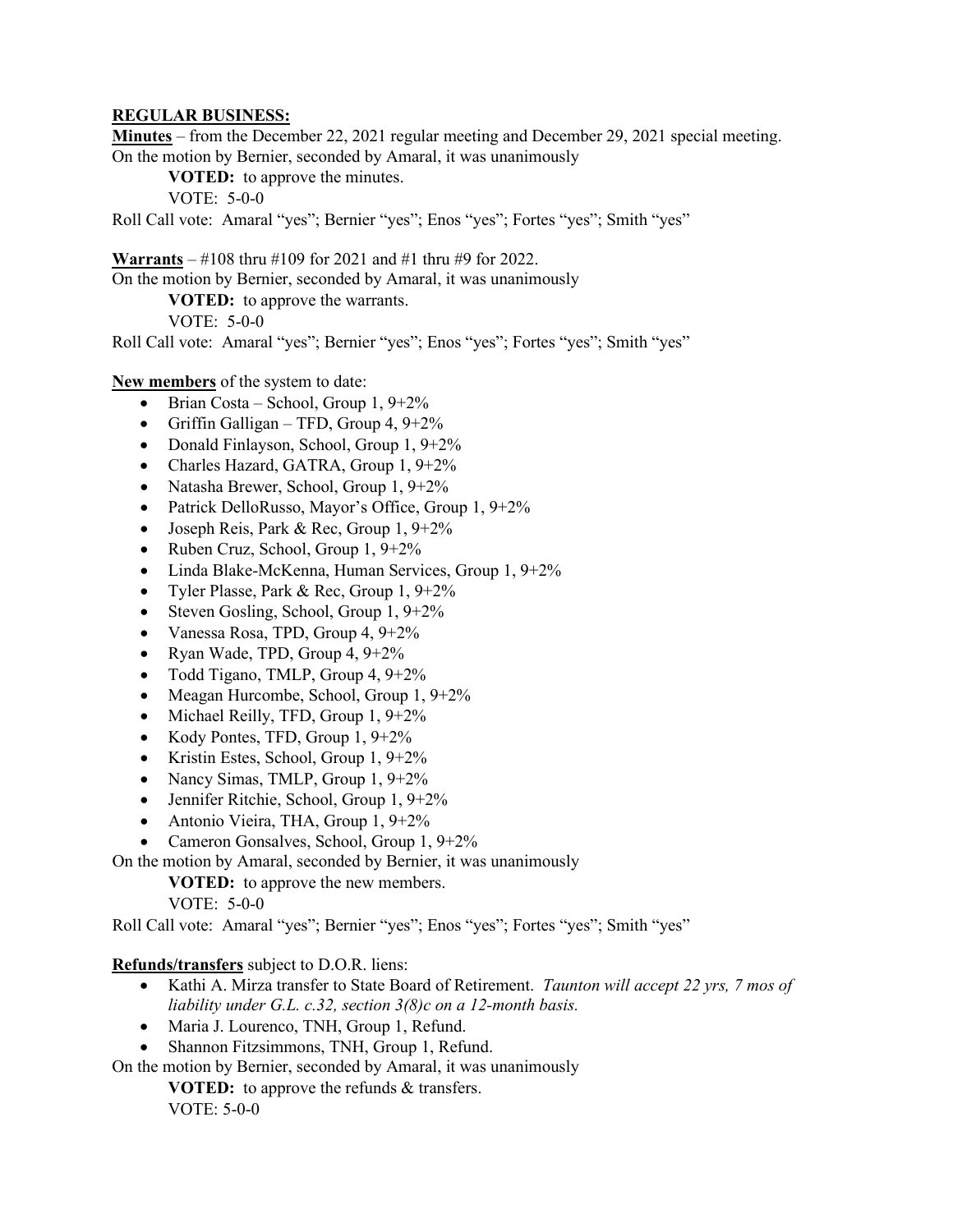Roll Call vote: Amaral "yes"; Bernier "yes"; Enos "yes"; Fortes "yes"; Smith "yes"

**Retirement/survivorship** applications:

- Kenneth Goulart (TMLP), Superannuation, Group 4, 03/07/2022
- Lawrence Gantz (Fire), Accidental Disability, Group 4, 01/09/2022
- Kerin Corrigan (DPW-Water Dept.), Accidental Disability, Group 1, 09/22/2020
- William Strojny (TMLP) **Cancellation** of Superannuation on 04/09/2022.
- Craig Foley (TMLP), Superannuation, Group 4, 03/19/2022
- Russell Reed (Fire), Superannuation, Group 4, 02/5/2022

On the motion by Amaral, seconded by Bernier, it was unanimously

**VOTED:** to approve the retirements and survivorships.

VOTE: 5-0-0

Roll Call vote: Amaral "yes"; Bernier "yes"; Enos "yes"; Fortes "yes"; Smith "yes"

# **Deaths**

- Jayne Ross, DOD: 12/24/21, Superannuation Option C. Option C Survivor benefits payable to surviving child, Terri Brune.
- Americo Romano, DOD: 12/19/21, Superannuation Option C Survivor of Charlotte (TMLP). Pop up to Option A.
- Ann Silvia, DOD: 12/27/21, Superannuation Option C Survivor of Michael (Police). Pop up to Option A.
- Bertha Souza, DOD: 12/5/21, Superannuation Opt C Survivor of Manuel. No further benefits are payable.
- David Westcoat, DOD: 12/30/21, Superannuation Option A. No further benefits are payable.
- Albert Souto, DOD: 12/28/2021, Superannuation. Opt C survivor benefits payable to surviving spouse.
- Ellen Bellas, DOD: 1/4/22, Superannuation Option C. Option C survivor benefits payable to surviving husband, Anthony.
- Joyce Demar, DOD: 1/6/22, Superannuation Option C Survivor of Leon (TMLP).

On the motion by Amaral, seconded by Bernier, it was unanimously

**VOTED:** to acknowledge deaths and place on file.

VOTE: 5-0-0

Roll Call vote: Amaral "yes"; Bernier "yes"; Enos "yes"; Fortes "yes"; Smith "yes"

**Make-up/redeposits** and liability for creditable service:

• James Howland, Veteran m/u, 3yrs and 8months

On the motion by Bernier, seconded by Amaral, it was unanimously

**VOTED:** to approve request for creditable service.

VOTE: 5-0-0

Roll Call vote: Amaral "yes"; Bernier "yes"; Enos "yes"; Fortes "yes"; Smith "yes"

**PERAC** Memo's and correspondence:

- PERAC Memo #1/2022 Fraud Attempt
- PERAC Memo #2/2022 2022 Limits under Chapter 46 of the Acts of 2002
- PERAC Memo #3/2022 2022 Limits under Section 23 of Section 131 of the Acts of 2010
- PERAC Memo #4a/2022 Clarification of Previous COLA Notice Memo
- PERAC Memo  $#5/2022 2022$  Interest Rate set at  $0.1\%$
- PERAC Memo  $#6/2022 M$ andatory Board Member Training  $-1$ <sup>st</sup> Quarter
- PERAC Memo  $#7/2022 Buyback & Makeup Repayment Worksheets$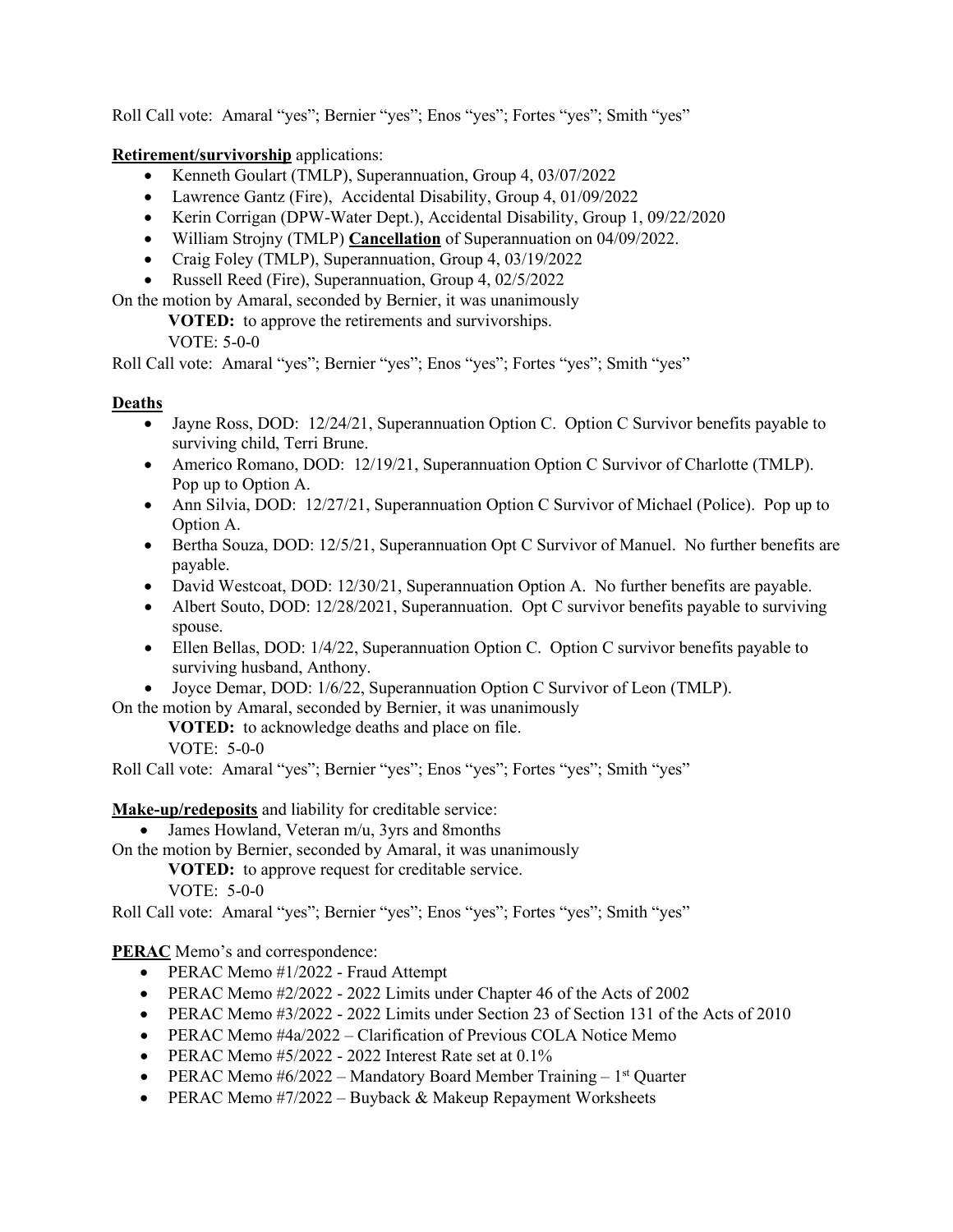On the motion by Amaral, seconded by Bernier, it was unanimously

**VOTED:** to receive and place on file.

VOTE: 5-0-0

Roll Call vote: Amaral "yes"; Bernier "yes"; Enos "yes"; Fortes "yes"; Smith "yes"

• PERAC Memo #4/2022 - COLA Notice of a 5.9% cost-of-living adjustment based on CPI effective 07/01/2022. MGL c. 32 applies a cap of 3%. After review and discussion, the Board voted as follows:

On the motion by Enos, seconded by Amaral, it was unanimously

**VOTED:** to approve a COLA for 3% on a base of \$15,000 effective July 1, 2022 for all eligible retirees and survivors.

VOTE: 5-0-0

Roll Call vote: Amaral "yes"; Bernier "yes"; Enos "yes"; Fortes "yes"; Smith "yes"

**Investments** & accounting:

• Accounting reports for m/e  $11/30/2021$  – Trial Balance, Cash Receipts & Disbursements, and Journal Entries. Bristol County Savings Bank Checking account statement and reconciliation as of m/e 11/30/2021. After full review of all reports, the Board voted as follows:

On the motion by Amaral, seconded by Bernier, it was unanimously

**VOTED:** to approve accounting reports for m/e  $11/30/2021$  – Trial Balance, Cash Receipts & Disbursements, and Journal Entries and the Bristol County Savings Bank Checking account statement and reconciliation as of 11/30/2021. VOTE: 5-0-0

Roll Call vote: Amaral "yes"; Bernier "yes"; Enos "yes"; Fortes "yes"; Smith "yes"

• Investment Purchases (\$16,862,329.53) and Sales \$16,862,329.53 for m/e  $11/30/2021$ .

On the motion by Amaral, seconded by Bernier, it was unanimously

**VOTED**: to approve the purchases & sales as of 11/30/2021.

VOTE: 5-0-0

Roll Call vote: Amaral "yes"; Bernier "yes"; Enos "yes"; Fortes "yes"; Smith "yes"

### **Funding & Budget requests**:

• The Board reviewed budget expenditures and account balances thru m/e 12/31/2021.

On the motion by Bernier, seconded by Amaral, it was unanimously

**VOTED:** to approve expenditures & balances and place on file.

VOTE: 5-0-0

Roll Call vote: Amaral "yes"; Bernier "yes"; Enos "yes"; Fortes "yes"; Smith "yes"

• The Board reviewed the retirement expense budget for calendar year 2022.

On the motion by Bernier, seconded by Amaral, it was unanimously

**VOTED:** to postpone a decision of retirement staff salary increases and to approve the rest of the 2022 retirement expense budget as follows: Admin. Expense \$666,250.00; Investment Expense

\$1,770,000.00; Grand total: \$2,436,250.00

VOTE: 5-0-0

Roll Call vote: Amaral "yes"; Bernier "yes"; Enos "yes"; Fortes "yes"; Smith "yes"

**Travel, Education** & Conferences: There was none.

### **Legal** matters:

• Review legal expenses of \$2,238.00 for m/e 12/31/2021 for Atty. Michael Sacco. On the motion by Bernier, seconded by Amaral, it was unanimously